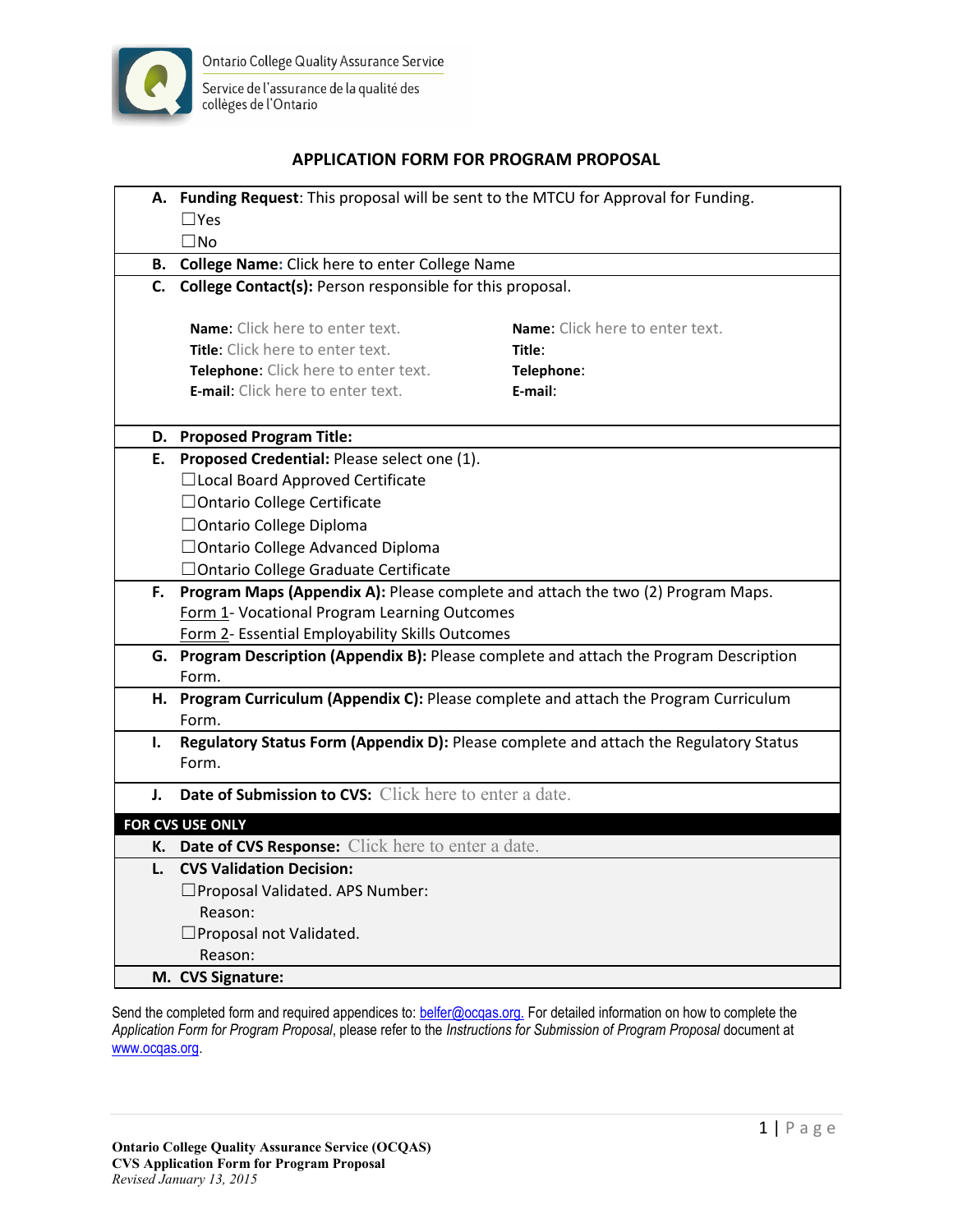

**Ontario College Quality Assurance Service** Service de l'assurance de la qualité des collèges de l'Ontario

# **INTRODUCTION**

The process established by the Credentials Validation Service (CVS) is designed to be a streamlined, seamless, effective, and efficient process that will allow colleges to submit and receive validation requests and decisions in a timely manner. The document with the instructions to complete this form (*CVS Instructions for Submission of Program Proposal*) is available to all colleges on the OCQAS website ([www.ocqas.org](http://www.ocqas.org)).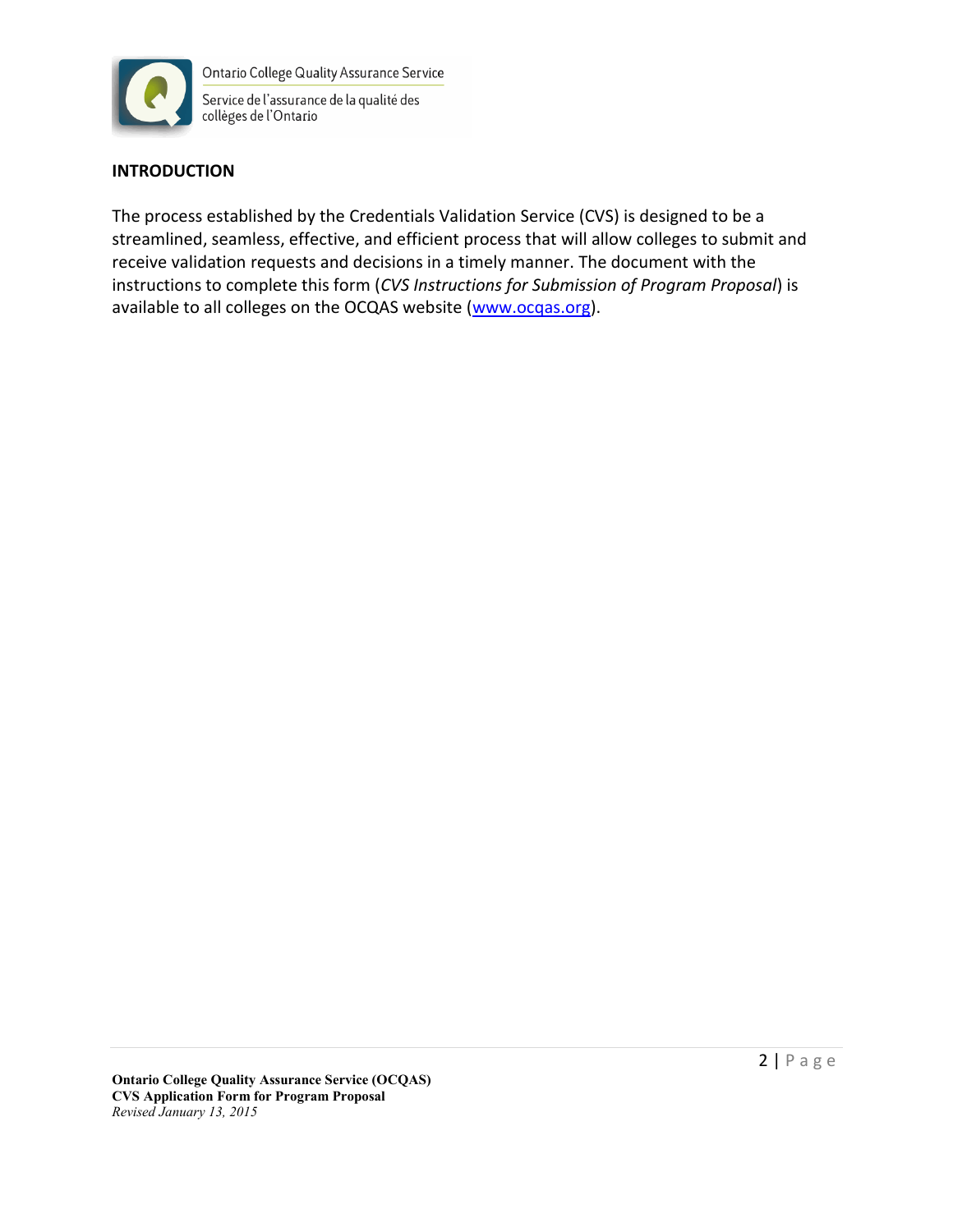

# **F. PROGRAM MAPS (APPENDIX A): Form 1 - Vocational Program Learning Outcomes**

| <b>Provincial Vocational Program Outcomes</b><br>Provincial Program Standard, or<br><b>Provincial Program Description</b><br>MTCU code: | <b>Proposed Program Vocational Learning Outcomes</b> | <b>Course Title / Course Code</b> |
|-----------------------------------------------------------------------------------------------------------------------------------------|------------------------------------------------------|-----------------------------------|
|                                                                                                                                         |                                                      |                                   |
|                                                                                                                                         |                                                      |                                   |
|                                                                                                                                         |                                                      |                                   |
|                                                                                                                                         |                                                      |                                   |
|                                                                                                                                         |                                                      |                                   |
|                                                                                                                                         |                                                      |                                   |
|                                                                                                                                         |                                                      |                                   |
|                                                                                                                                         |                                                      |                                   |
|                                                                                                                                         |                                                      |                                   |
|                                                                                                                                         |                                                      |                                   |

*Add additional rows as required to complete the mapping exercise.*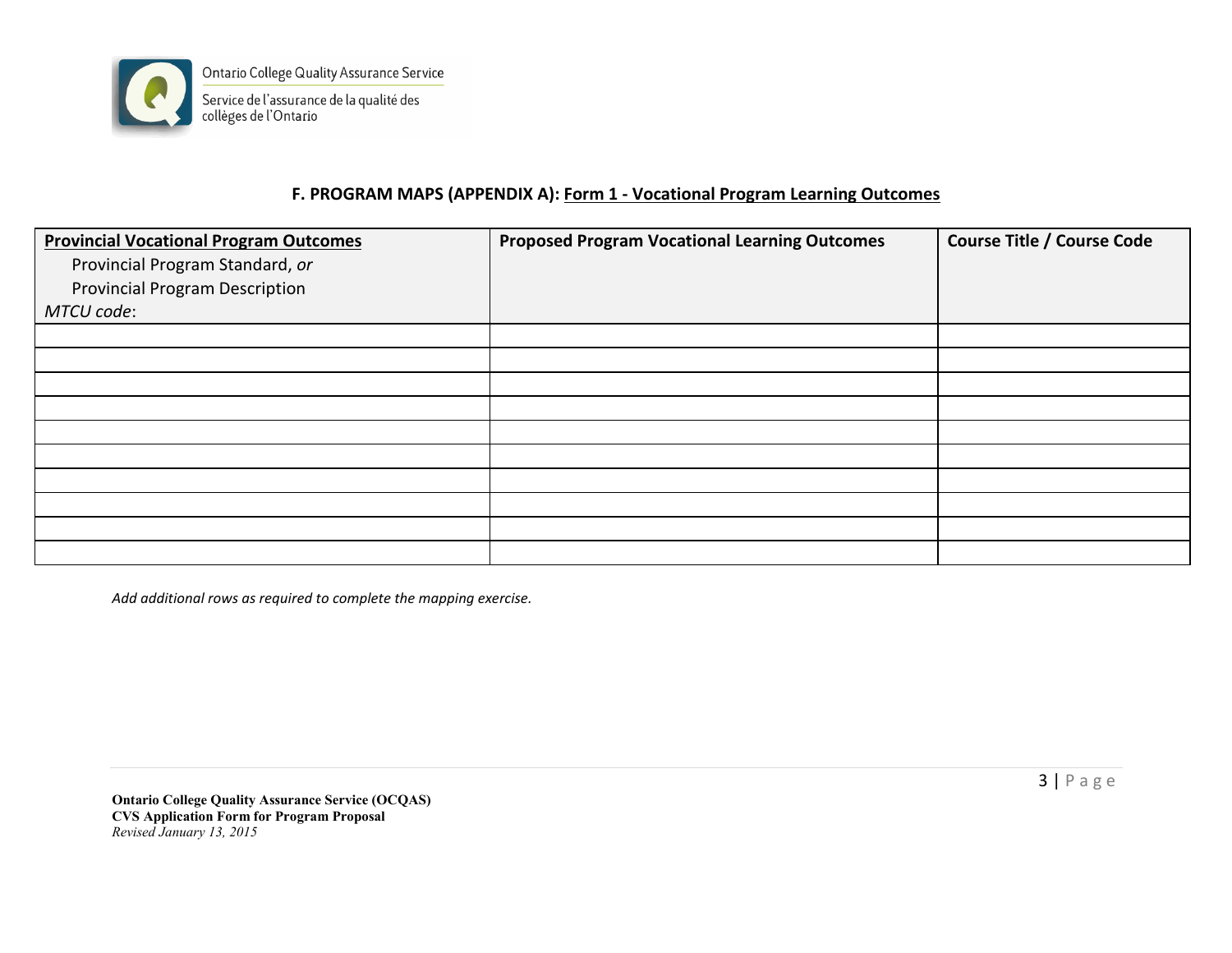

Ontario College Quality Assurance Service Service de l'assurance de la qualité des<br>collèges de l'Ontario

## **F. PROGRAM MAPS (APPENDIX A): Form 2 – Essential Employability Skills Outcomes**

| <b>Skill Categories</b>     | <b>Defining Skills</b><br>Skill areas to be demonstrated by the<br>graduates                                                                               | <b>Essential Employability Skills Outcomes</b><br>The graduate has reliably demonstrated the ability to:                                                                 | <b>Course Title / Course Codes</b><br>(As indicated in Appendix A) |
|-----------------------------|------------------------------------------------------------------------------------------------------------------------------------------------------------|--------------------------------------------------------------------------------------------------------------------------------------------------------------------------|--------------------------------------------------------------------|
| Communication               | Reading<br>$\bullet$<br><b>Writing</b><br>$\bullet$<br><b>Speaking</b><br>Listening<br>$\bullet$                                                           | communicate clearly, concisely, and correctly<br>$\bullet$<br>in the written, spoken, and visual form that<br>fulfils the purpose and meets the needs of the<br>audience |                                                                    |
|                             | Presenting<br>Visual Literacy<br>$\bullet$                                                                                                                 | respond to written, spoken, or visual messages<br>$\bullet$<br>in a manner that ensures effective<br>communication                                                       |                                                                    |
| <b>Numeracy</b>             | Understanding and applying<br>$\bullet$<br>mathematical concepts and<br>reasoning<br>Analysing and using numerical<br>data<br>Conceptualizing<br>$\bullet$ | execute mathematical operations accurately<br>$\bullet$                                                                                                                  |                                                                    |
| <b>Critical Thinking</b>    | Analysing<br>$\bullet$                                                                                                                                     | apply a systematic approach to solve problems<br>$\bullet$                                                                                                               |                                                                    |
| & Problem<br><b>Solving</b> | Synthesizing<br>$\bullet$<br>Evaluating<br>c<br>Decision-making<br>$\bullet$<br>Creative and innovative thinking<br>$\bullet$                              | use a variety of thinking skills to anticipate and<br>$\bullet$<br>solve problems                                                                                        |                                                                    |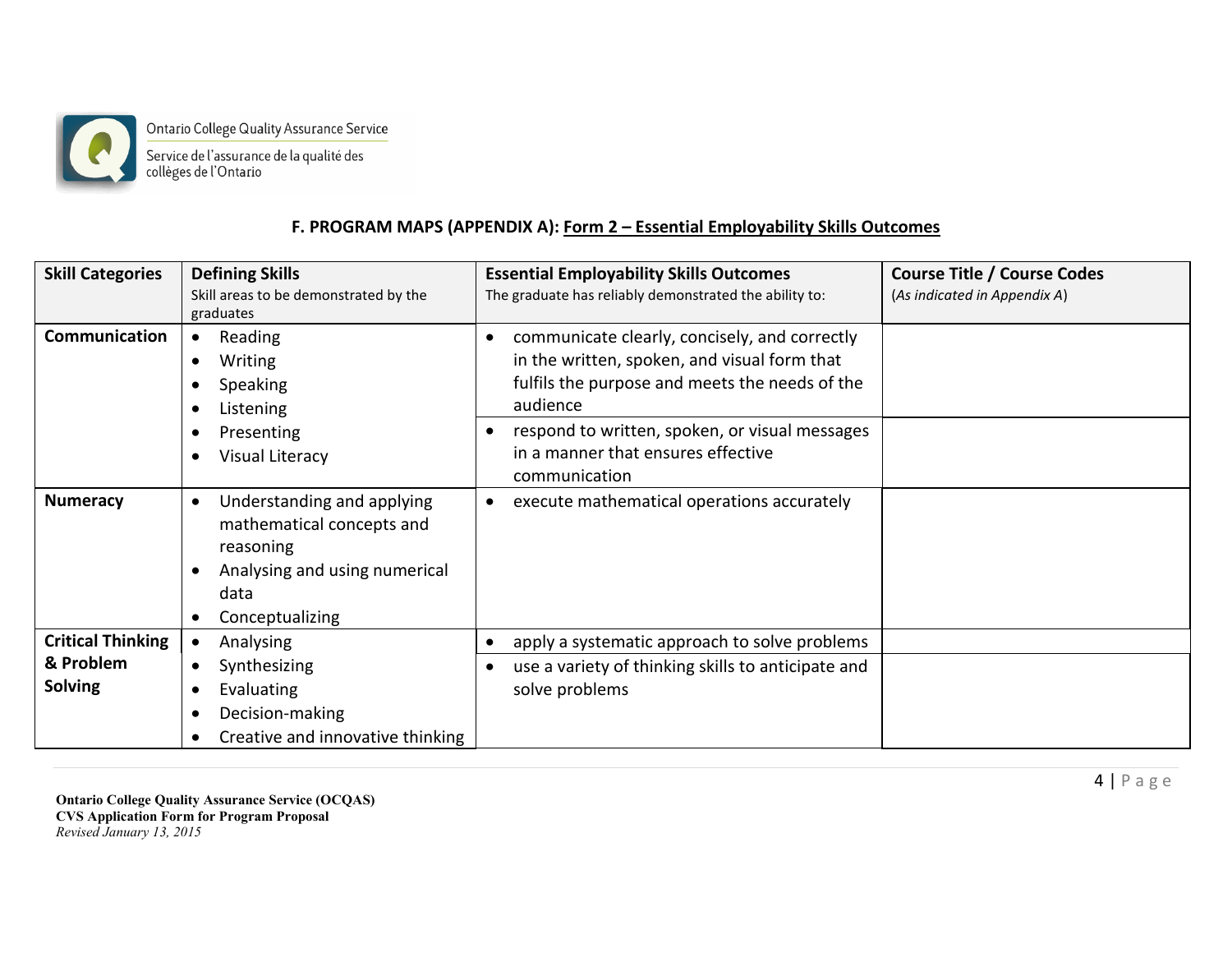

Ontario College Quality Assurance Service<br>Service de l'assurance de la qualité des<br>collèges de l'Ontario

| <b>Skill Categories</b> | <b>Defining Skills</b><br>Skill areas to be demonstrated by the | <b>Essential Employability Skills Outcomes</b><br>The graduate has reliably demonstrated the ability to: | <b>Course Title / Course Codes</b><br>(As indicated in Appendix A) |
|-------------------------|-----------------------------------------------------------------|----------------------------------------------------------------------------------------------------------|--------------------------------------------------------------------|
|                         | graduates                                                       |                                                                                                          |                                                                    |
| <b>Information</b>      | Gathering and managing<br>$\bullet$                             | locate, select, organize, and document<br>$\bullet$                                                      |                                                                    |
| <b>Management</b>       | information                                                     | information using appropriate technology and                                                             |                                                                    |
|                         | Selecting and using appropriate<br>$\bullet$                    | information systems                                                                                      |                                                                    |
|                         | tools and technology for a task                                 | analyse, evaluate, and apply relevant                                                                    |                                                                    |
|                         | or a project                                                    | information from a variety of sources                                                                    |                                                                    |
|                         | Computer literacy<br>$\bullet$                                  |                                                                                                          |                                                                    |
|                         | Internet skills                                                 |                                                                                                          |                                                                    |
| Inter-personal          | Team work<br>$\bullet$                                          | show respect for the diverse opinions, values,<br>$\bullet$                                              |                                                                    |
|                         | Relationship management<br>$\bullet$                            | belief systems, and contributions of others                                                              |                                                                    |
|                         | Conflict resolution                                             | interact with others in groups or teams in ways                                                          |                                                                    |
|                         | Leadership<br>$\bullet$                                         | that contribute to effective working                                                                     |                                                                    |
|                         | Networking<br>$\bullet$                                         | relationships and the achievement of goals                                                               |                                                                    |
| Personal                | Managing self<br>$\bullet$                                      | manage the use of time and other resources to                                                            |                                                                    |
|                         | Managing change and being                                       | complete projects                                                                                        |                                                                    |
|                         | flexible and adaptable                                          | take responsibility for one's own actions,                                                               |                                                                    |
|                         | Engaging in reflective practice<br>$\bullet$                    | decisions, and consequences                                                                              |                                                                    |
|                         | Demonstrating personal<br>$\bullet$                             |                                                                                                          |                                                                    |
|                         | responsibility                                                  |                                                                                                          |                                                                    |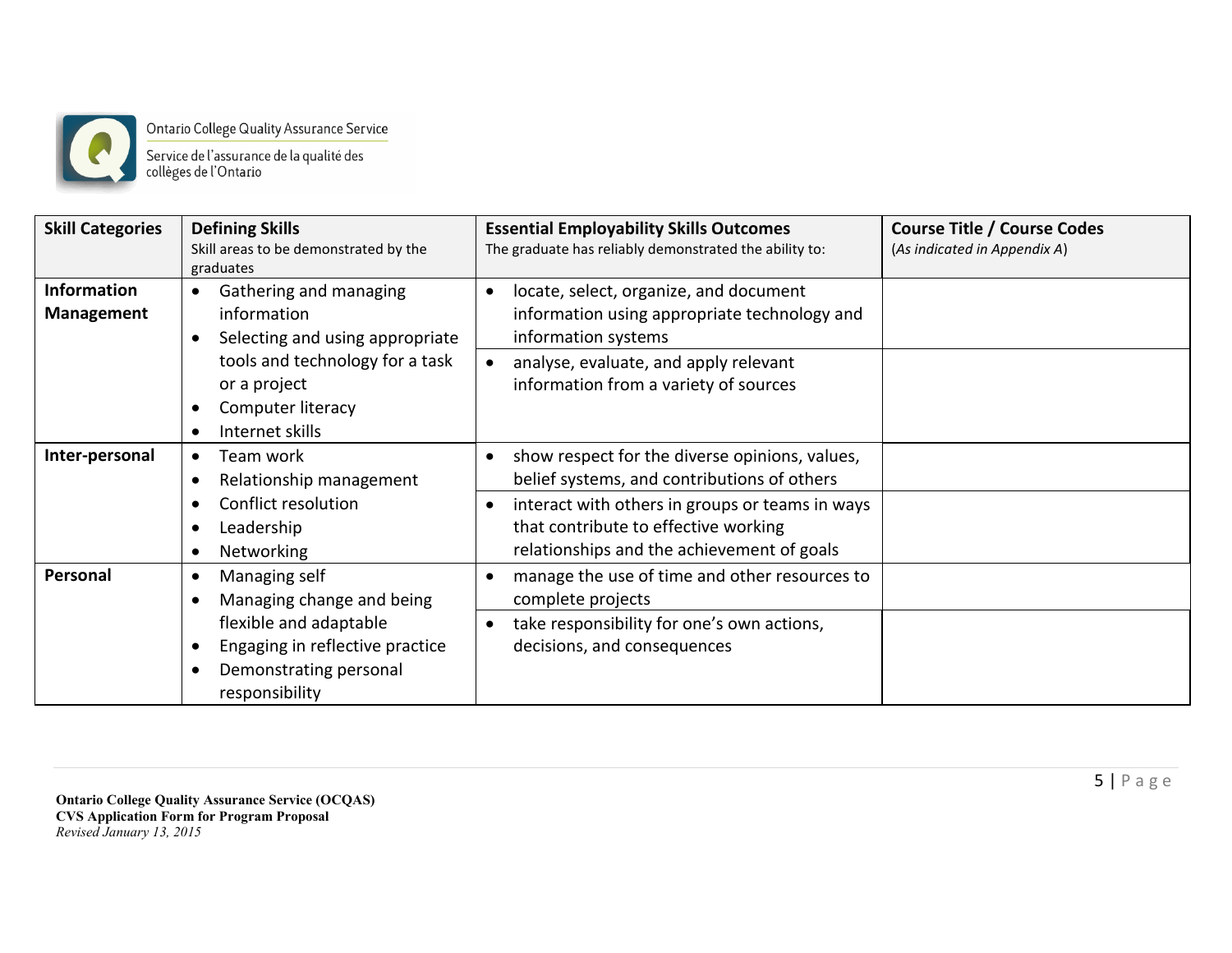

# **G. PROGRAM DESCRIPTION (APPENDIX B)**

### **Program Description**

*Provide a brief description of the program, similar to what might be used as, or found in, advertising or a calendar description.*

### **Laddering Opportunities**

*Provide a brief description of known laddering into and from the proposed program, e.g. certificate to diploma, diploma to degree, apprenticeship to college, diploma to apprenticeship, college to college, diploma to college degree, etc.*

#### **Occupational Areas**

*Provide a brief description of where it is anticipated graduates will find employment.*

### **Proposed Program Vocational Learning Outcomes**

*Provide the list of the proposed program vocational learning outcomes. These outcomes should be listed, verbatim as they appear in Appendix A- Form 1.*

### *The graduate has reliably demonstrated the ability to***:**

#### **Admission Requirements**

*Identify the Admission Requirements for the program.*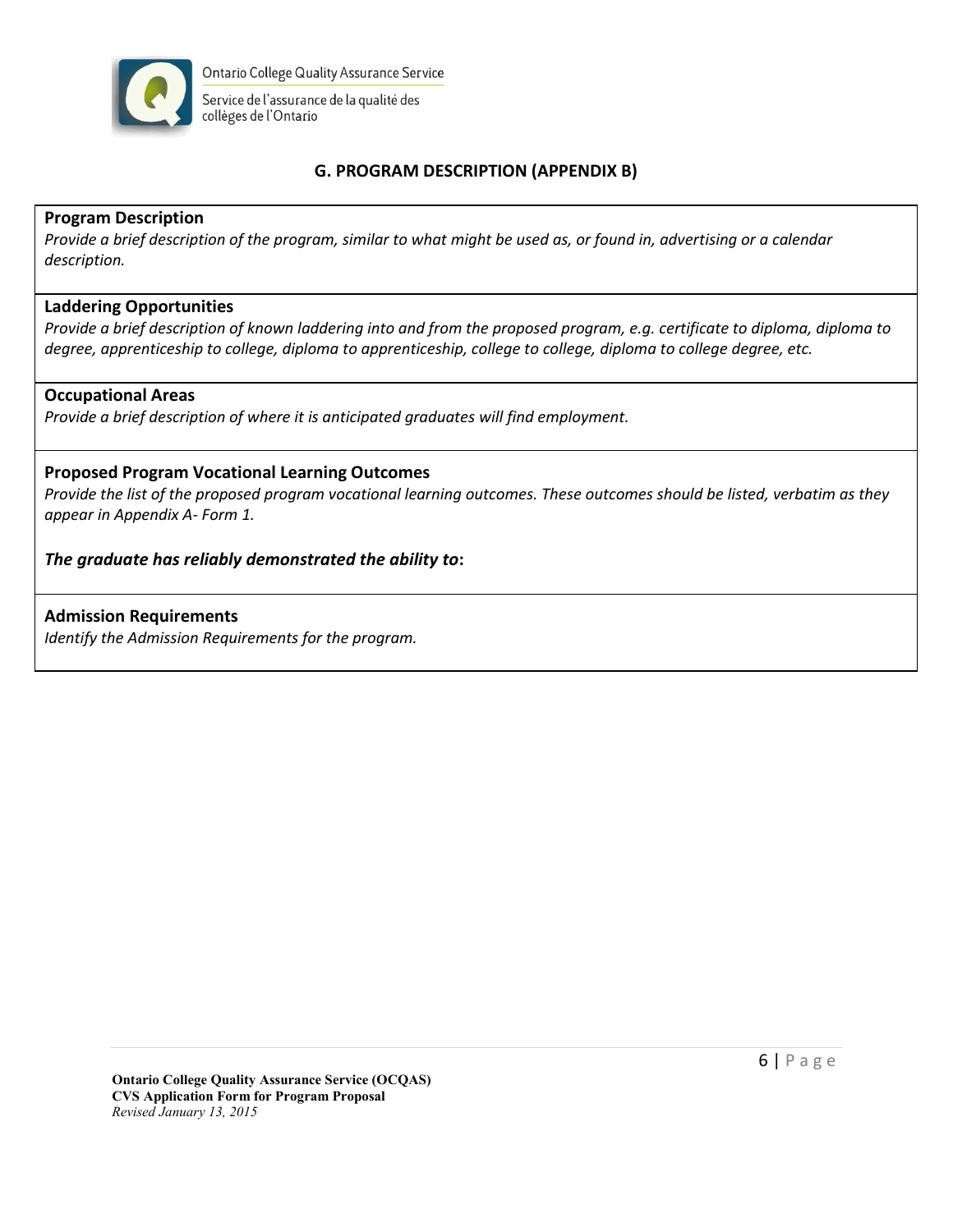

## **H. PROGRAM CURRICULUM (APPENDIX C)**

| <b>Semester</b> | <b>Course Code/ Course Title</b> | General          | <b>Total</b> | <b>Course Description</b> |
|-----------------|----------------------------------|------------------|--------------|---------------------------|
|                 | (As indicated in Appendix A)     | <b>Education</b> | Course       |                           |
|                 |                                  | Course           | <b>Hours</b> |                           |
|                 |                                  | (indicate        |              |                           |
|                 |                                  | with an $X$ )    |              |                           |
|                 |                                  |                  |              |                           |
|                 |                                  |                  |              |                           |
|                 |                                  |                  |              |                           |
|                 |                                  |                  |              |                           |
|                 |                                  |                  |              |                           |
|                 |                                  |                  |              |                           |
|                 |                                  |                  |              |                           |
|                 |                                  |                  |              |                           |
|                 |                                  |                  |              |                           |
|                 |                                  |                  |              |                           |
|                 |                                  |                  |              |                           |
|                 |                                  |                  |              |                           |
|                 |                                  |                  |              |                           |
|                 |                                  |                  |              |                           |
|                 |                                  |                  |              |                           |
|                 |                                  |                  |              |                           |
|                 |                                  |                  |              |                           |
|                 |                                  |                  |              |                           |
|                 |                                  |                  |              |                           |

*Add additional rows as required to complete the curriculum chart.*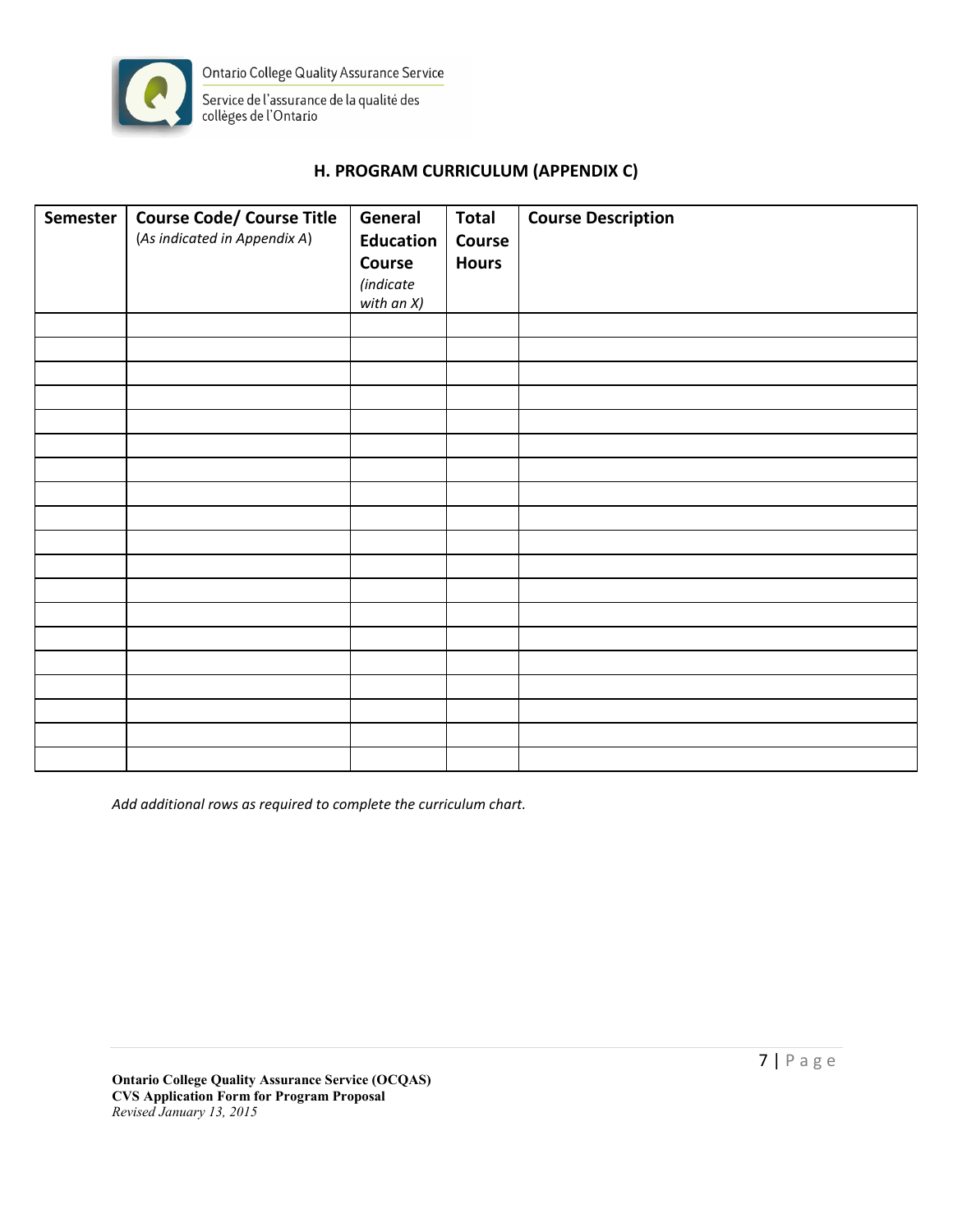

## **I. REGULATORY STATUS FORM (APPENDIX D)**

Please complete the following:

*There IS a legislative requirement that program graduates must be certified or licensed by a regulatory authority to practice or work in the occupation*

• **Mandatory recognition of a regulatory authority exists and is being sought.** (Please refer to Section A below- *Mandatory Regulatory Requirements*)

| There IS or IS NOT a voluntary (i.e., not required by legislation) licensing or certification for entry |
|---------------------------------------------------------------------------------------------------------|
| to practice in the profession or trade.                                                                 |
| $\Box$ YES                                                                                              |

 $\square$  NO

• **Voluntary recognition of a regulatory authority IS being sought.**  (Please refer to Section B below- *Recognition by Voluntary Association*)

<span id="page-7-1"></span>• **Voluntary recognition is NOT being sought**[\\*.](#page-7-0) Please explain why: Click here to enter text.

<span id="page-7-0"></span>[\\*N](#page-7-1)ote: *There may be titling implications for programs that are not seeking recognition in an area where existing programs have secured recognition.*

### A. **MANDATORY REGULATORY REQUIREMENTS**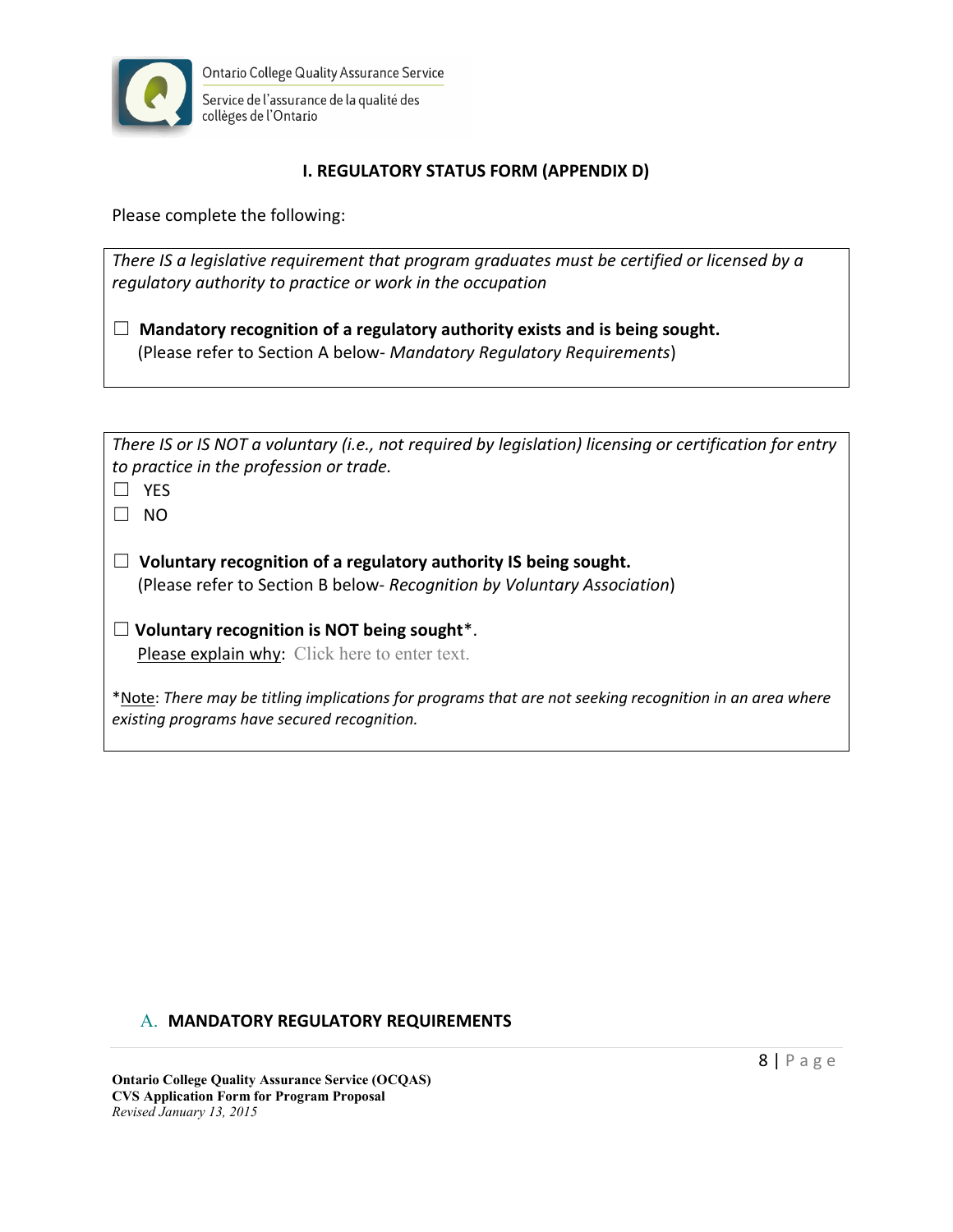

Where licensing or certification is *required by legislation* for entry to practice in the profession or trade, the Ministry of Training, Colleges and Universities requires that colleges ensure that their programs will meet the requirements of the regulatory body in order to be approved for funding.

Name of regulatory authority:

**Status** (please select ALL that apply)

 $\Box$  Accreditation or approval by the regulatory authority / designated third party received. Date of recognition:

 $\Box$  The college is working toward accreditation with the regulatory authority/ designated third party.

Describe current status of application:

Expected date of recognition:

 $\Box$  The regulatory authority does not accredit educational programs directly or through designated third party. Formal acknowledgement (e.g. in its published or legislated registration requirements) that the program graduates will be eligible to write any required certifying or registration exam(s) or that the program is otherwise recognized for the purposes of certifying or registering a graduate is being sought.

**Please submit an acknowledgement and/or evidence from the regulatory authority regarding the status of the recognition.**